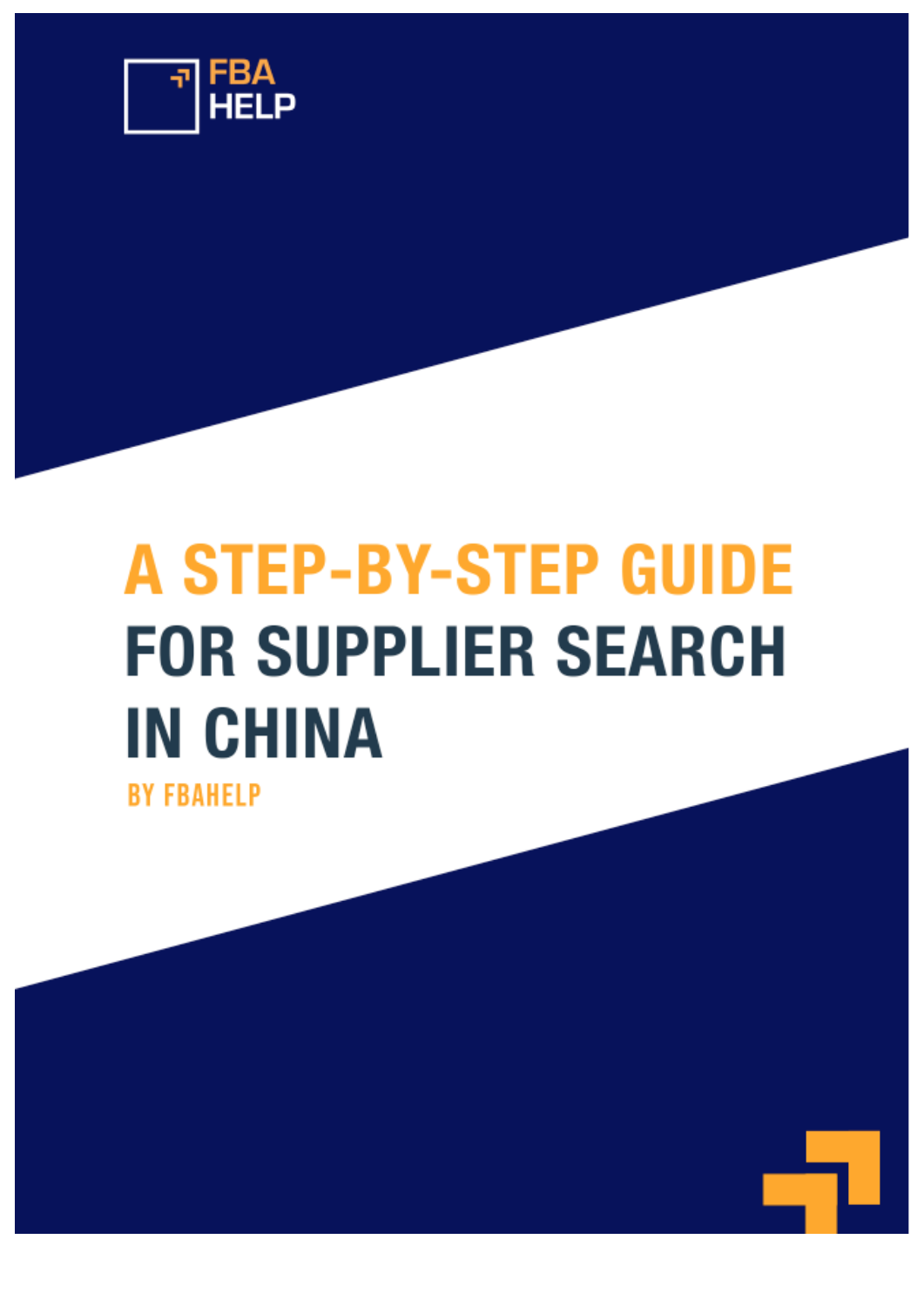

# A step-by-step guide for supplier search in China

# **Step 1: Market analysis**

- Searching for suitable proposals on Chinese B2B and B2C marketplaces: Alibaba.com, Global Sources, 1688, Taobao, Made-in-China.
- Verification of necessary details concerning the manufacturing process, approximate production costs, sample delivery times and payment methods.

## **Step 2: Factory audit**

Factory audit is the most effective way to assess the capabilities of the manufacturer and possibilities for future cooperation.

#### **Factory audit objectives**

#### **Factory management structure assessment:**

• How long the enterprise exists, the location and interaction between production lines, warehouses and offices.

#### **Manager's competence assessment:**

• Your manager has to have sound understanding of the manufacturing process and production techniques to be able to respond quickly and effectively to any potential technical issue.

#### **Verifying the main suppliers of raw materials and components:**

• This information helps to evaluate stability of supplies and possible deviations in the quality of the finished product.

#### **Factory internal quality control assessment:**

• Verifying the presence and efficiency of the internal quality control department. This allows to draw a conclusion about possible defects in the finished products.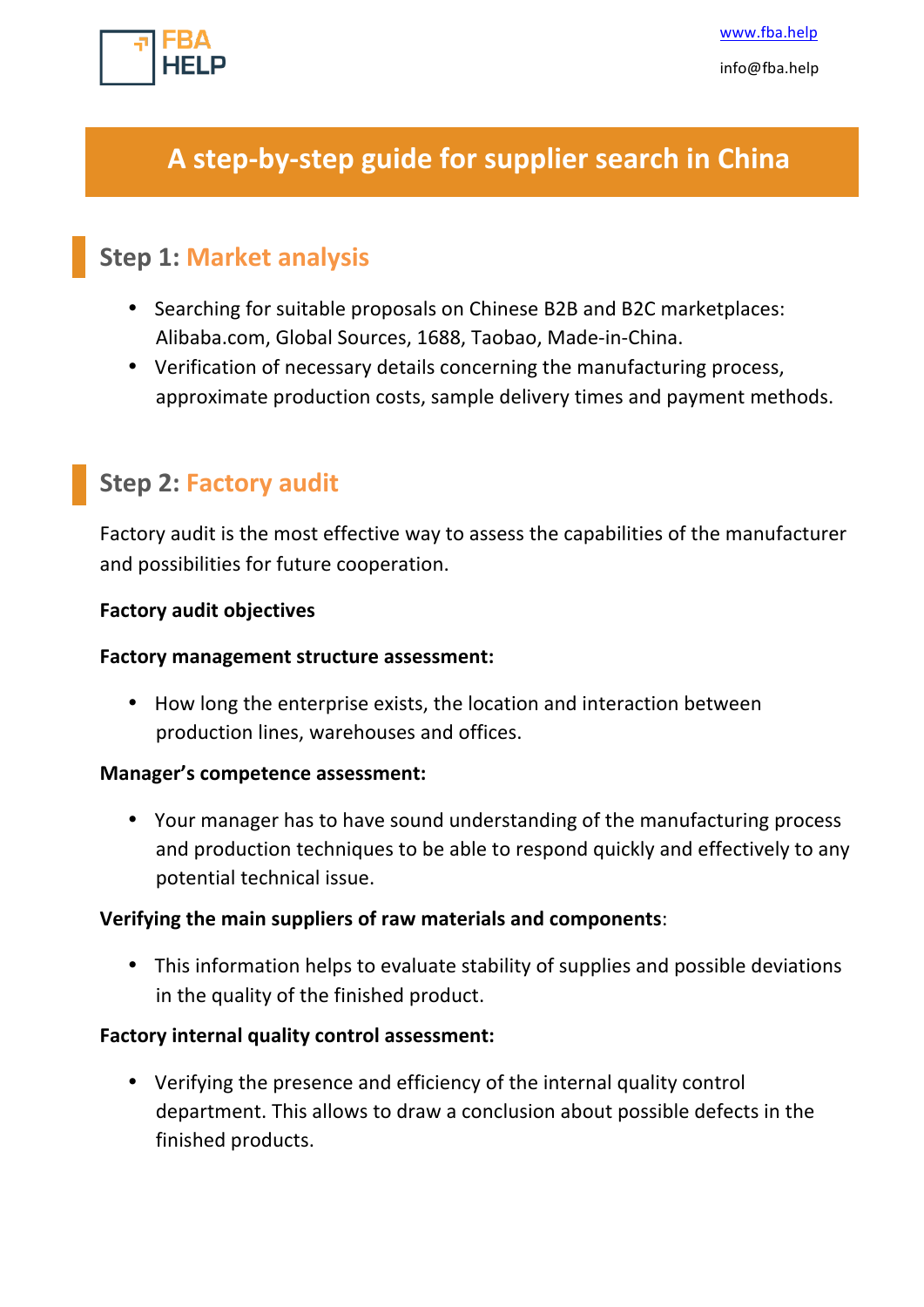#### **Key markets analysis:**

- Verifying in which markets and in what volumes the factory sells its products.
- Figuring out if there are there any differences in product quality for different markets.

#### **Equipment maintenance inspection:**

• The availability of the required equipment, its age and performance.

## **Staff competence audit:**

• Verification of staff responsibilities and qualification requirements.

# **Step 3: Sampling**

You can order samples of the product you are interested in to assess its quality and characteristics.

Take into account, that export is always charged less then import. This is a good reason to ask the manufacturer to send you the samples at their cost. The rates would be much more affordable and you can cover the supplier's costs later.

# **Step 4: Signing a contract with the supplier**

## The following details should be stated in the contract:

- 1. Goods have to be produced according to the samples, confirmed by the customer. Model appearance, colors, sizes must meet specification and contract fully.
- 2. Defects couldn't be accepted by the customer during final inspection. Goods marked as defective have to be changed with normal, non-defective units. In case of systematic defects, the customer can require rework or deposit refund.
- 3. Tolerances for particular defects and other issues with the goods.
- 4. Planned shipping date.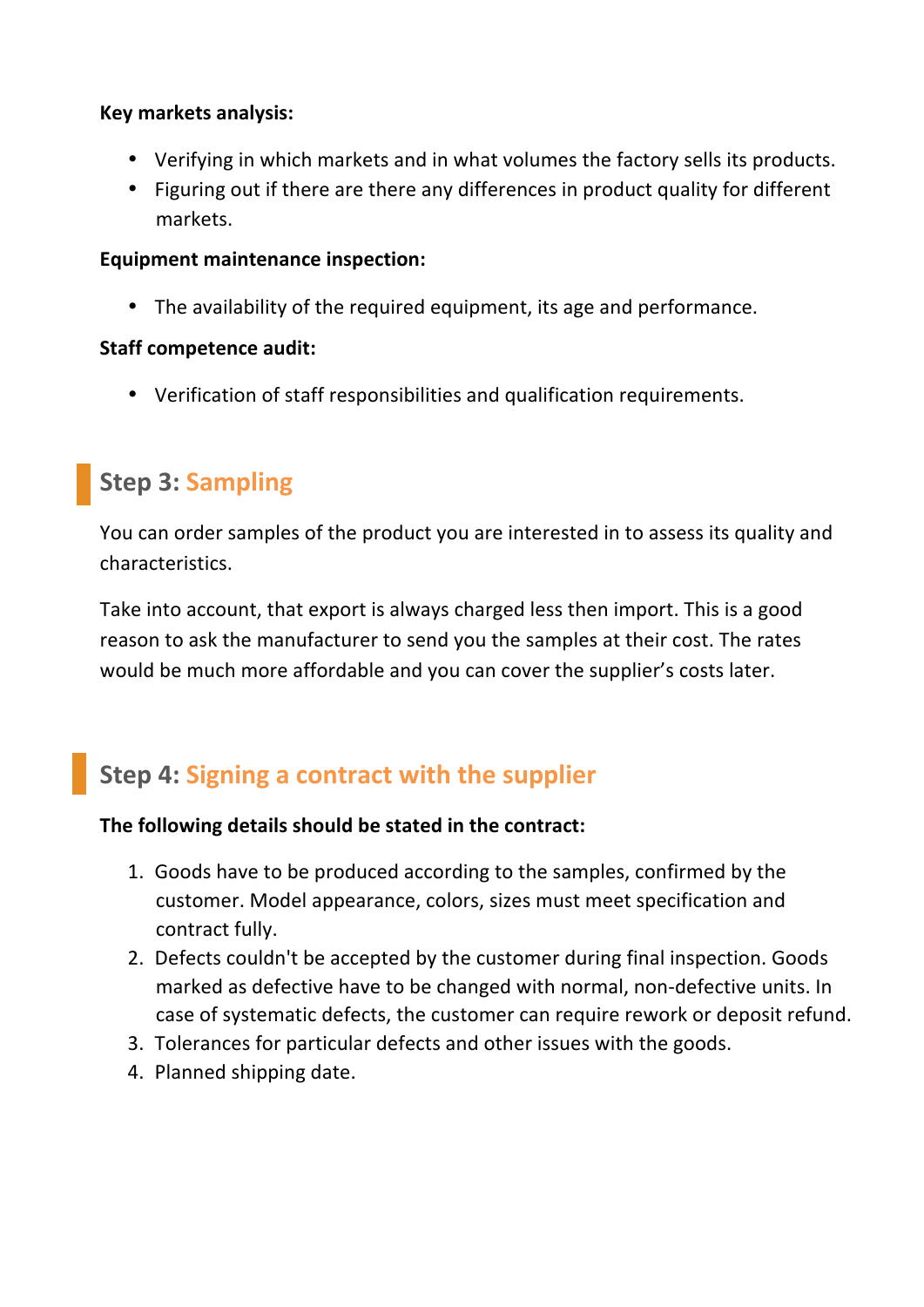# **Step 5: Quality control inspection**

We suggest to perform the inspection after the goods are ready for shipment and before 70% payment is made (in case you work with the supplier on regular terms (30%-70%).

The benefits are obvious: the supplier doesn't receive payment until the inspection is performed and he is motivated to eliminate all the defects as quickly as possible.

## **Quality control inspection should include:**

#### **Examination of the cartons**

- Quantity and integrity of the cartons.
- Presence of the required labels and signs.
- Dimensions and weight measurements of the cartons.

#### **Product inspection**

- Detailed examination of one randomly chosen item from the batch.
- Random check of the items from different cartons for any defects and for compliance with Amazon FBA requirements.

#### **Description of discovered problems and defects**

- Brief description of the main flaws and defects.
- Calculation of the total number of defects of each type.

#### **Logistics report**

- $\bullet$  Total number of the cartons.
- Dimensions and weight of the cartons

## **Does it make sense to perform rejection of every item during the inspection?**

We do not recommend to perform rejection of every item.

Such approach only leads to higher defect rates in future orders. The supplier gets the idea that the rejection is taken over by an inspection company, whereas it is the function of internal quality control department.

The main purpose of a pre-shipment inspection is to identify potential problems with the goods and provide accurate data about it, so that the supplier could address them.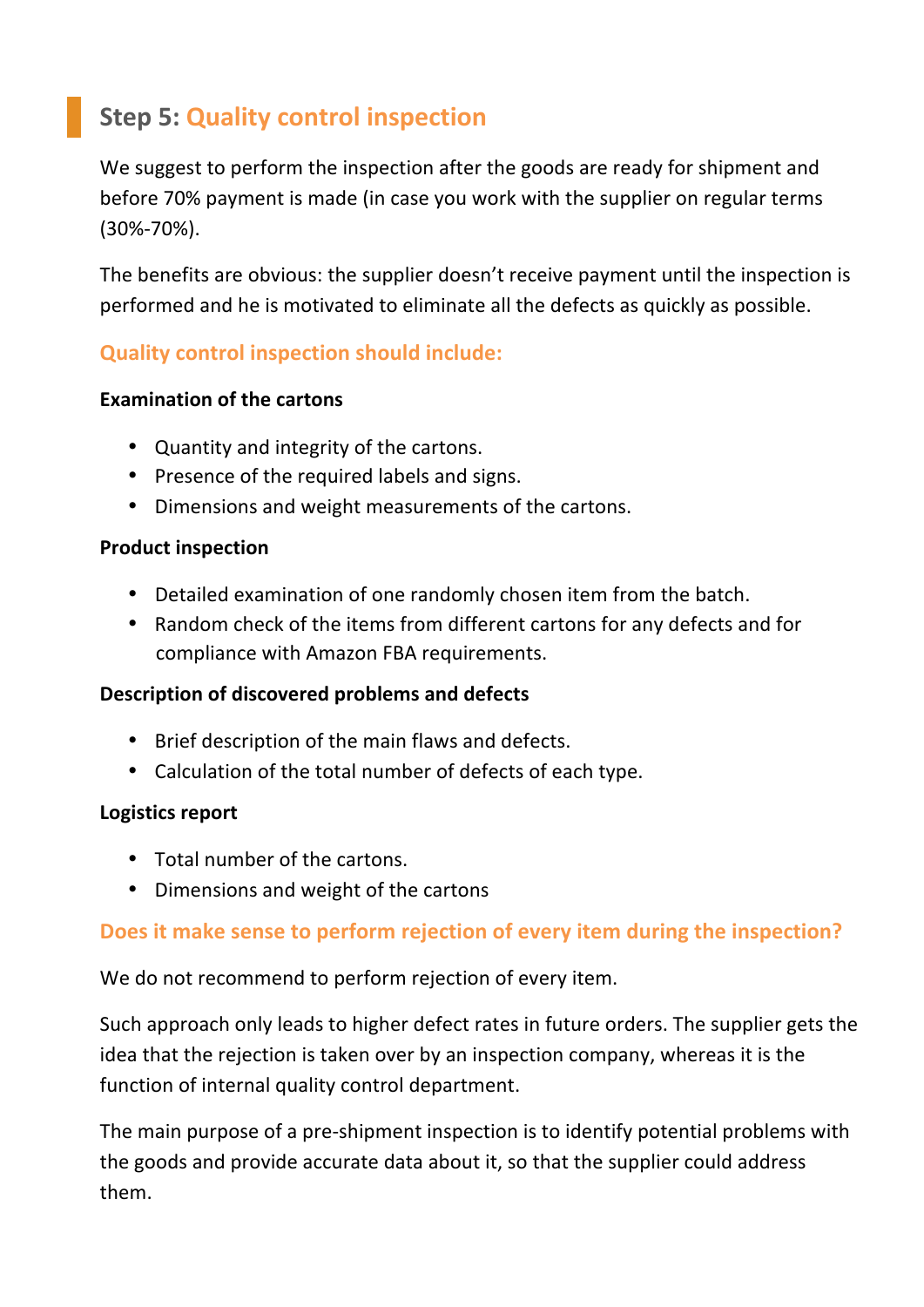# **Step 6: Shipping from China to Amazon**

There are two main ways to deliver goods from China to Amazon warehouses:

- 1. Ask the supplier to ship goods directly to Amazon fulfillment centers
- 2. Use the services of a third-party logistics company in China.

The first variant may seem like an obvious choice at first glance: what's the point to involve a middleman company, if the supplier can organize the delivery himself? However, in practice it usually makes the delivery process more complicated and leads to certain risks:

- Chinese suppliers usually do not include customs duties into the shipping costs. In most cases the client does not expect this and has to deal with all the consequent problems on his own.
- Chinese factories do not specialize in logistics, so they use the services of a partner shipping company, often having very vague knowledge about the specificities of the Amazon FBA program. Language barrier and the peculiarities of Chinese mentality make things even more complicated.
- There is no motivation for the supplier to go into details, developing the best delivery method in terms of transit time/shipping costs and supervising all transportation stages.

All these factors increase the risks of potential problems for the client. The best way to avoid them is to let a professional logistics company handle the delivery.

# **Reweight control**

The situation when the volume weight of a shipment from China increases after the forwarder receives and remeasures the boxes is quite common (especially when it comes to express delivery by DHL, UPS or Fedex).

## **What are the reasons?**

A Chinese forwarder is himself a customer or a partner of DHL, FEDEX or UPS. Invoicing in these global courier companies is a fully automated process and each shipment goes through "Cargo Scan" equipment. It is designed to measure the widest part of each side of the boxes. If the boxes get a bit pressed or deformed after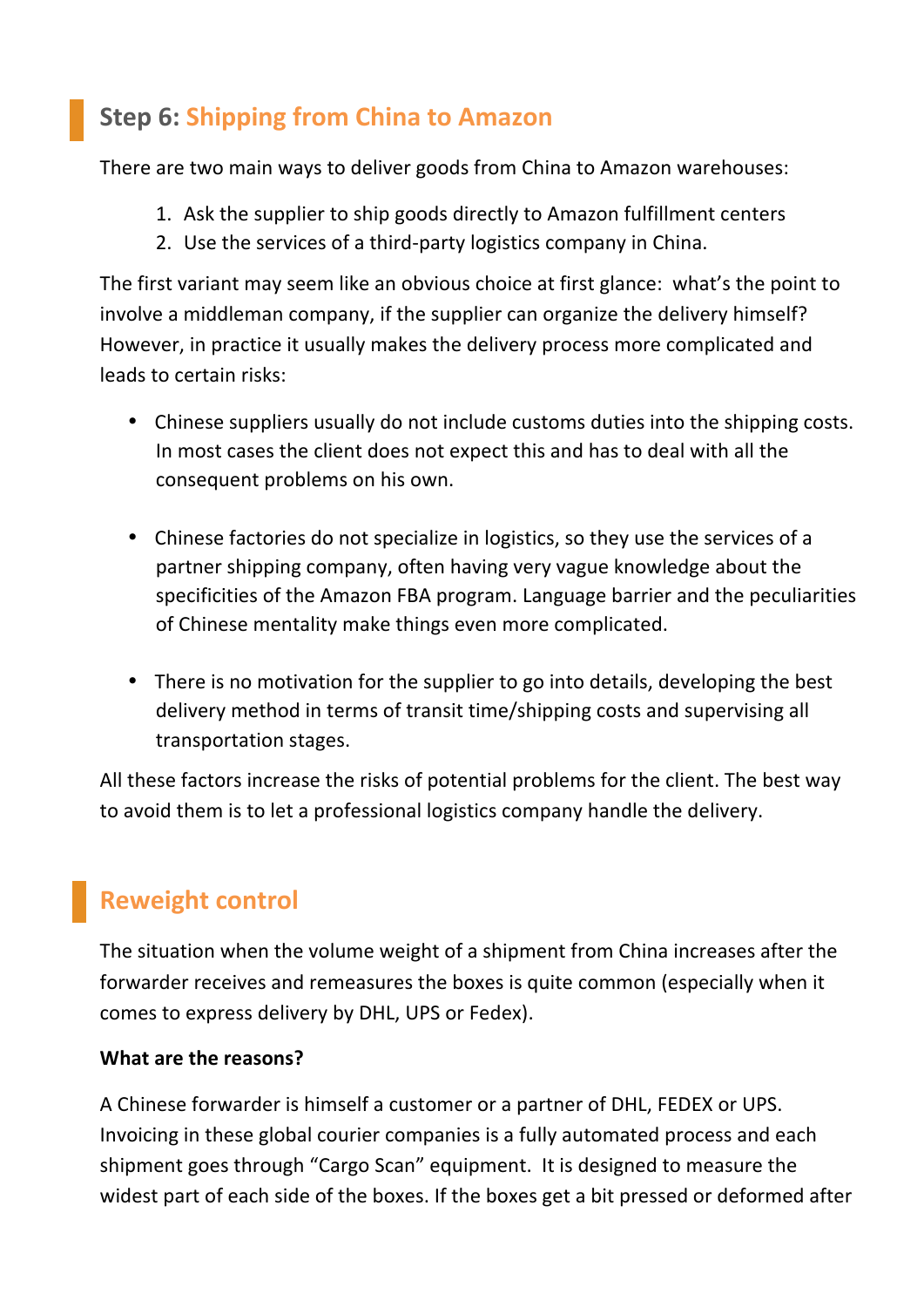leaving the forwarder's warehouse, the "widest part" might really increase for the "cargo scan" robot. The carrier company uses this data to charge the forwarder for transportation.

In order to level out these volume weight discrepancies and to ensure an adequate level of marginality for each shipment, the forwarder not only rounds the measurements up (which is normal), but sometimes slightly distorts them, "adding" 1 or 2 centimeters.

This is why dimensions and weight measurement of the cartons is an important part of any QC inspection. This data can be used to protect Amazon seller's interests in communication with the logistics company to avoid additional shipping costs.

The most convenient and reliable option is to let one professional company handle both the inspection and the delivery. It would be able to control the whole process and provide full assistance in solving any possible issues during transportation.

# **Physical vs. Volumetric vs. Chargeable Weight**

## **1.** What is Chargable weight?

logistics product (Delivery method).

- Cost per Kilo of Physical Weight (express, airfreight).
- Cost per Kilo of Volumetric Weight (express, airfreight).
- Cost per Cubic Meter (Sea\Road Freight) FCL, LCL FTL, LTL.

## *2. Formula for calculating volumetric weight:*

(Length \*height\* width (cm)) / 5000 \*number of cartons (in case express carriers are used at any transportation stage, like Fedex, DHL, UPS).

(Length \*height\* width (cm)) / 6000 \*number of cartons (in case express carriers are not involved in transportation).

# *2. Formula for calculating cubic content for sea freight:*

(Length \*height\* width) \*number of cartons = total number of cubic meters. Physical and Volume weight can both be chargeable, depending on which of the two is higher.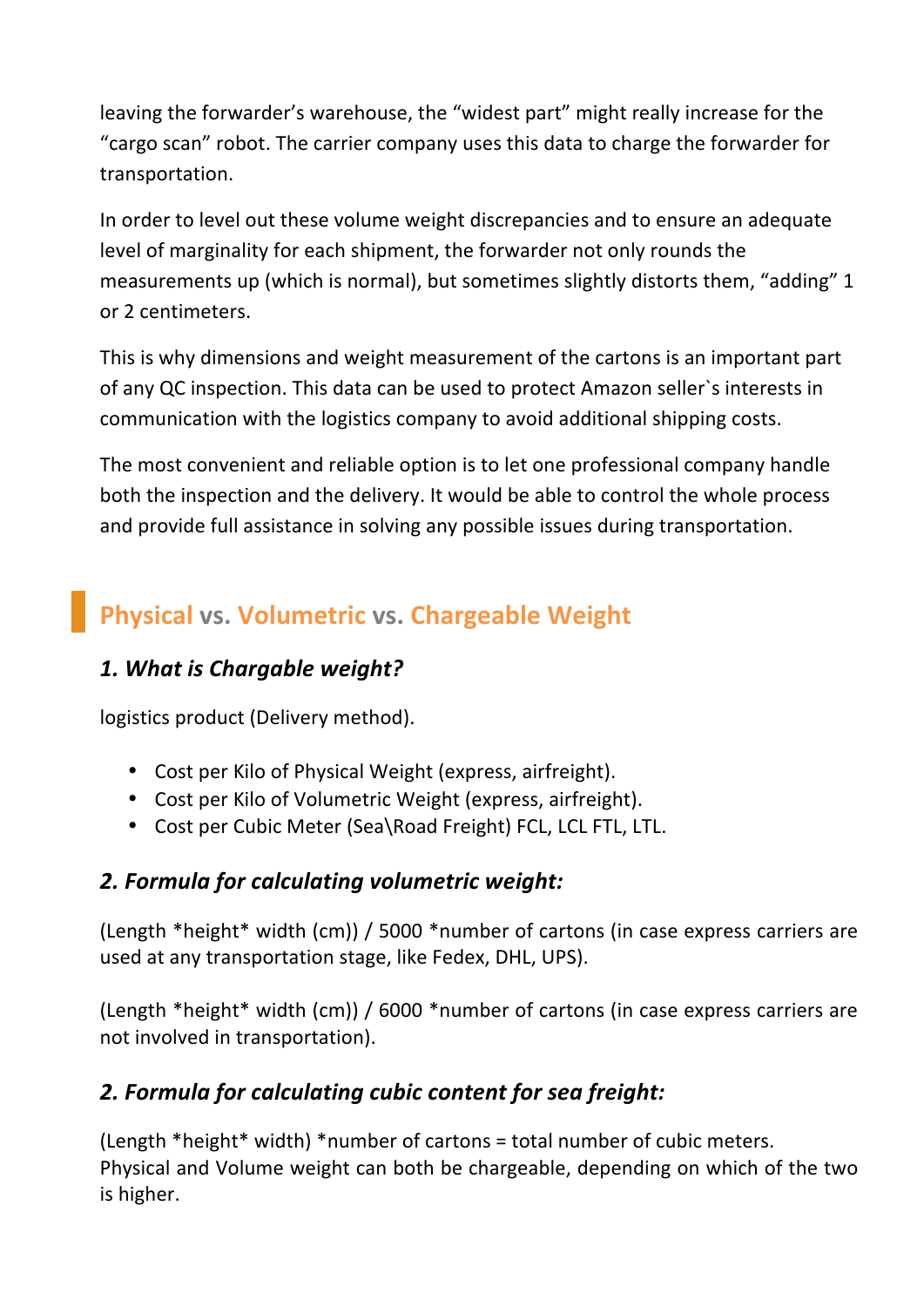# **Amazon FBA packaging requirements.**

## **Product Barcode**

FBA uses barcodes to identify and track inventory throughout the fulfillment process. Each item you send to an Amazon fulfillment center requires a barcode.

There are two kinds of barcodes that you can use to identify your products:

- Manufacturer barcodes (eligible barcodes include GCID, UPC, EAN, JAN, or ISBN);
- Amazon barcodes (ASIN or FNSKU).

## **Packaging Requirements**

- Each assortment type, such as size or color, shall have a different FNSKU.
- Loose products such as units that would require Amazon to assemble multiple pieces or units that are securely packaged are not accepted.
- For boxed units, it must be 6-sided, it must have openings or a lid that will not easily open on its own and it must not collapse when medium pressure is applied.
- For poly bagged units, the thickness of the bag must be at least 1.5 mm, it must be transparent and it must have a barcode. Also, the poly bag must not protrude more than 3" past the dimensions of the product.
- All boxes with the same product must contain equal quantities of that product in each hox.
- Each box must not contain more than 150 items.
- Expiration dates must be displayed in the format MM-DD-YYYY or MM-YYYY.
- Marketing materials are not allowed.
- The shipment details listed in your seller account match the physical shipment to the fulfillment center, including: merchant SKU, FNSKU, condition, quantity shipped and packing option.